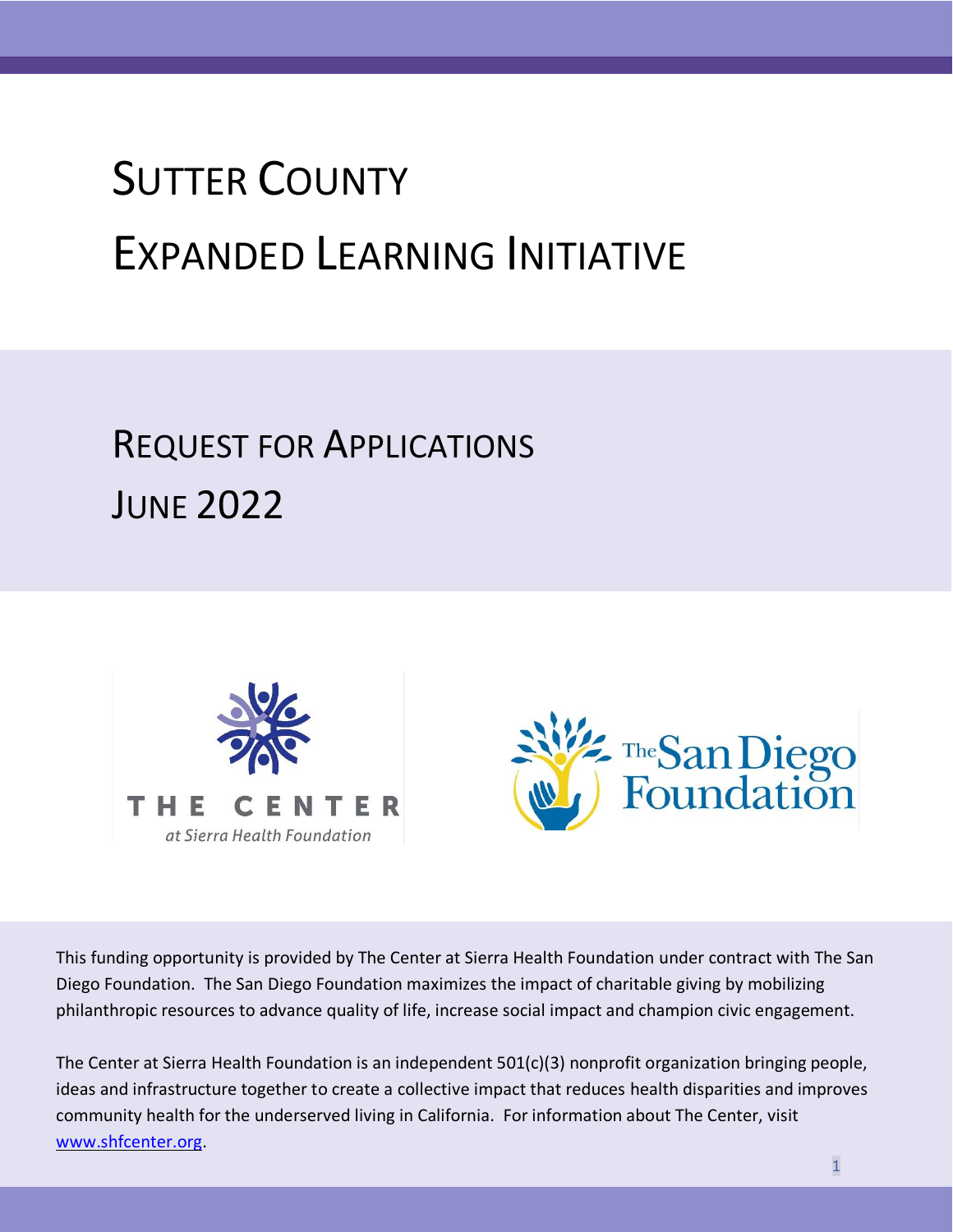## **READ ALL INSTRUCTIONS AND CRITERIA CAREFULLY**

#### **BACKGROUND**

Sierra Health Foundation: Center for Health Program Management (The Center) was founded by Sierra Health Foundation in 2012 as an independent 501(c)(3) nonprofit organization. With offices in Sacramento and Fresno, The Center pursues the promise of health and racial equity in communities across California. Leveraging leadership, operational and funding support from Sierra Health Foundation and its partners, The Center establishes investment partnerships with public and private funders; community members; community organizations; national, state and local government agencies; nonprofits; and businesses to advance health equity.

#### **ABOUT THE HEALTHY YOUTH DEVELOPMENT PROGRAM**

The Center at Sierra Health Foundation's Healthy Youth Development Program organizes resources to invest in change, driven in partnership with California's youth of color, other marginalized young people and their communities, to shift power and align systems to center youth opportunity, health and wellbeing. The program is grounded in social justice youth development, $1/2$  which expands the concept of a positive youth development framework and addresses social factors that youth face as they develop into adulthood, including racism, xenophobia and other racial inequities (Ginwright & Cammarota, 2002). Social justice youth development recognizes these systemic forces and supports young people in developing the skills and knowledge to transform the systems that influence their lives, neighborhoods and broader community.

The Sutter County Expanded Learning Initiative is being launched as a one-time investment to support expanded learning programs offered by nonprofit community-based organizations and educationrelated organizations serving public school students during the 2022-2023 summer and academic year. This program is made possible through grant support from The San Diego Foundation.

#### **THE FUNDING OPPORTUNITY**

The Sutter County Expanded Learning Initiative grants are up to \$200,000 per organization with the expectation that larger requests will support more significant numbers of students or support programming at multiple sites. Awarded funds will be used to advance equity through expanded educational programs for students experiencing barriers to opportunity. Funds must support expanded learning programming during the school year – before or after school and/or during school breaks (e.g., summer, winter or intersession – for students ages 5 to 19).

<sup>1</sup> Ginwright, Shawn, and Julio Cammarota. "New Terrain in Youth Development: The Promise of a Social Justice

Approach." Social Justice, vol. 29, no. 4 (90), 2002, pp. 82–95. JSTOR[, www.jstor.org/stable/29768150.](https://sierrahf-my.sharepoint.com/personal/mcervantes_sierrahealth_org/Documents/Microsoft%20Teams%20Chat%20Files/www.jstor.org/stable/29768150)

<sup>&</sup>lt;sup>2</sup> Social Justice Youth Work: Actualizing Youth Rights<http://jyd.pitt.edu/ojs/jyd/article/viewFile/488/462>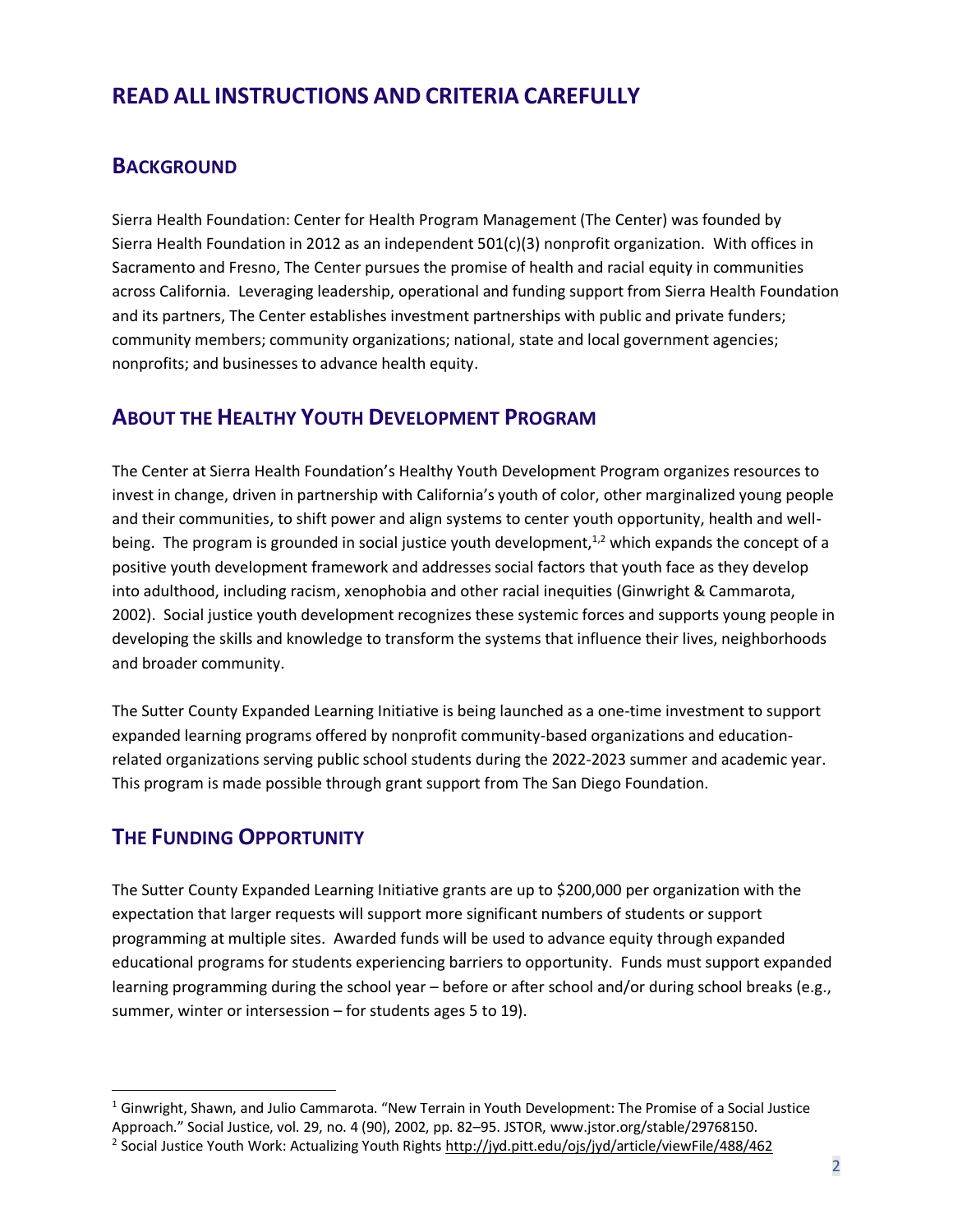#### **This program may fund an array of strategies, including:**

- Direct support for before-school programs and after-school programs, either those delivered by schools, in close alignment with schools, or completely independent of schools.
- Direct support for summer school, winter sessions, school-break and summer-bridge programs.
- Direct support and systems-level support to deepen partnership and alignment between community-based education/youth development organizations, districts, schools, classrooms and core curriculum.

#### **These programs must:**

- Either develop a new program *or* sustain, enrich or expand an existing program.
- Focus on developing the academic, social, emotional and physical needs and interests of students of color and other students who experience barriers to learning and opportunity (e.g., students in the foster care system, experiencing housing insecurity or those impacted by the juvenile justice system) through high-quality out-of-school-time programming that provides hands-on, engaging learning experiences.
- Be student-centered, results-driven, include community partners and complement, but not replicate, learning activities in the regular school day/year.
- Prioritize services provided at school sites or serve the students in the lowest-income communities.
- Be sensitive and responsive to student groups including youth who may be disengaged/chronically absent, performing below grade level, students from low-income families, English learners, students from historically marginalized groups including, but not limited to, 2S/LGBTQ+ youth, youth with disabilities, homeless youth, immigrant youth, system-involved youth and ethnic/cultural minorities.
- Possess cultural humility and responsiveness with staff and organizational leadership who reflect the racial, ethnic and cultural community they intend to serve.
- Consider best practices in operating and staffing ratios. $3$
- Be of little or no cost to families, with the latter preferred.
- Have an effective approach that embraces the [Quality Standards for Expanded Learning in California](https://www.afterschoolnetwork.org/sites/main/files/file-attachments/quality_standards.pdf) framework.
- Leverage public and private funding to expand program and services for students most disconnected from academic, social and emotional support (e.g., ASES/21st CCLC/AB86/ELO-P).

<sup>&</sup>lt;sup>3</sup> Consider best practice of operating at least 30 days or evenings each year with small student-to-staff ratios (e.g., 20-to-1 staff ratio for grades 1-6, 10-to-1 for TK/K, and 15-to-1 staff ratio for academic content). Several online resources are available includin[g www.partnerforchildren.org/resources.](http://www.partnerforchildren.org/resources)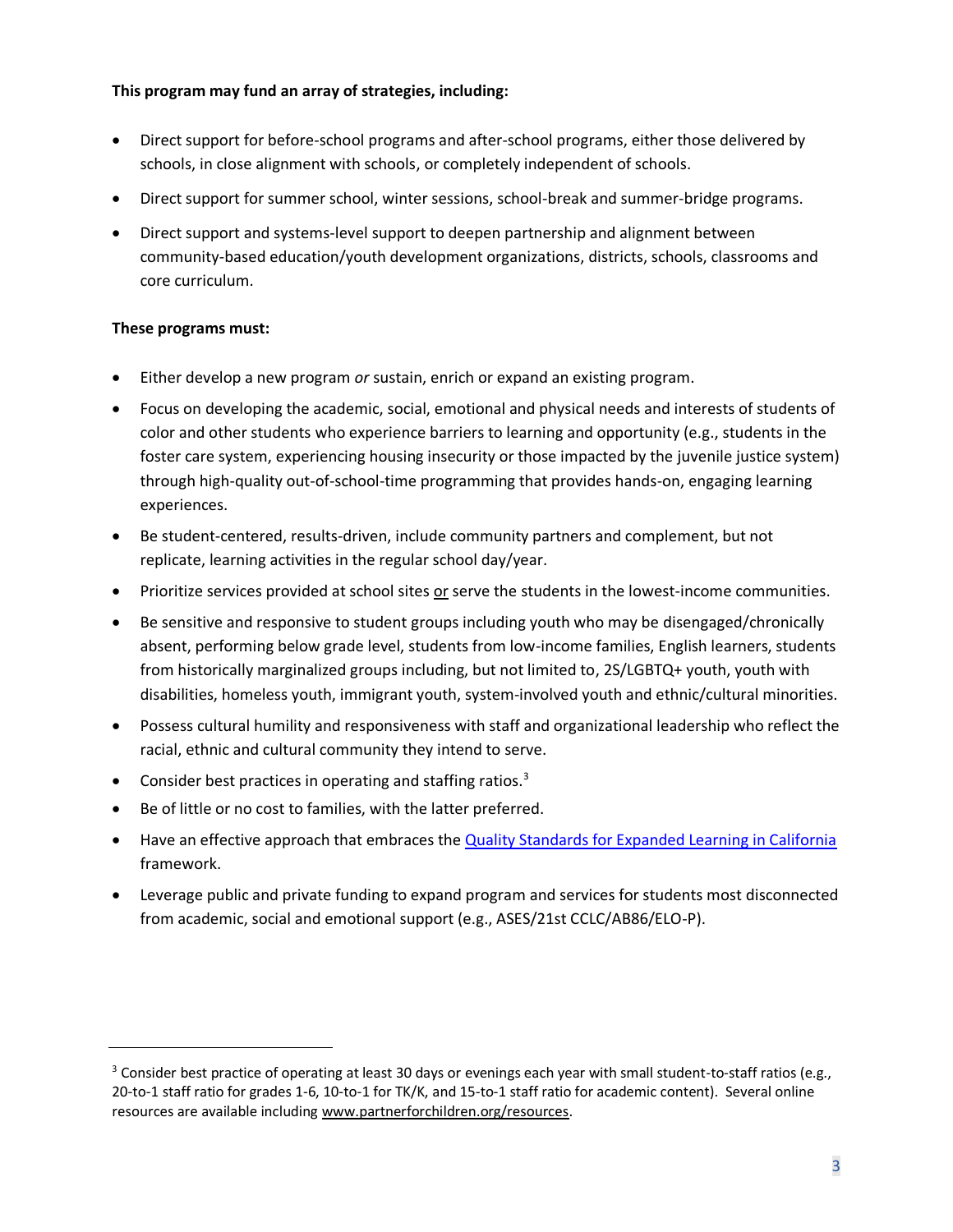In addition to working toward the grant goal and objectives, grantees:

- Must attend a minimum of three virtual partner meetings/convenings during the grant period (Summer 2022, Fall 2022 and Summer 2023).
- Are strongly encouraged to participate in technical assistance and training related to data collection and evaluation.

Grants will begin on July 1, 2022, and can last through August 31, 2023.

## **ELIGIBILITY CRITERIA**

Organizations must meet the following minimum requirements:

- Have an office in California and provide services in Sutter County.
- Be a 501(c)(3) community-based organization, school district, county office of education, directfunded charter school, university or Tribal organization with established and trusted community relationships. Fiscal sponsorships are eligible. Also open to applications from collaboratives, if the backbone organization is an eligible applicant.
- Have demonstrated experience working with young people of diverse backgrounds in expanded learning/out-of-school settings.
- Applicant organizations and their partners must have demonstrated evidence of inclusivity and shall not discriminate based on race, color, religion (creed), gender, gender expression, age, national origin (ancestry), disability, marital status, sexual orientation or military status in any of its activities or operations.

Applicant organizations must have paid or volunteer staff members.

## **FUNDING INFORMATION**

- Applicants may request any amount up to \$200,000.
- The grant term is 14 months, beginning July 1, 2022, and ending August 31, 2023.
- Up to 20% of direct costs may be requested for indirect costs.
- Direct costs may include, but are not limited to, staff compensation, consultants, operating costs, meeting costs, travel and necessary equipment.

## **EXAMPLES OF POTENTIAL FUNDED ACTIVITIES AND PROGRAMS INCLUDE, BUT ARE NOT LIMITED TO:**

- Project-based learning utilizing science, technology, engineering, arts and mathematics (STEAM) education framework (e.g., robotics engineering, coding)
- Social-emotional supportive programs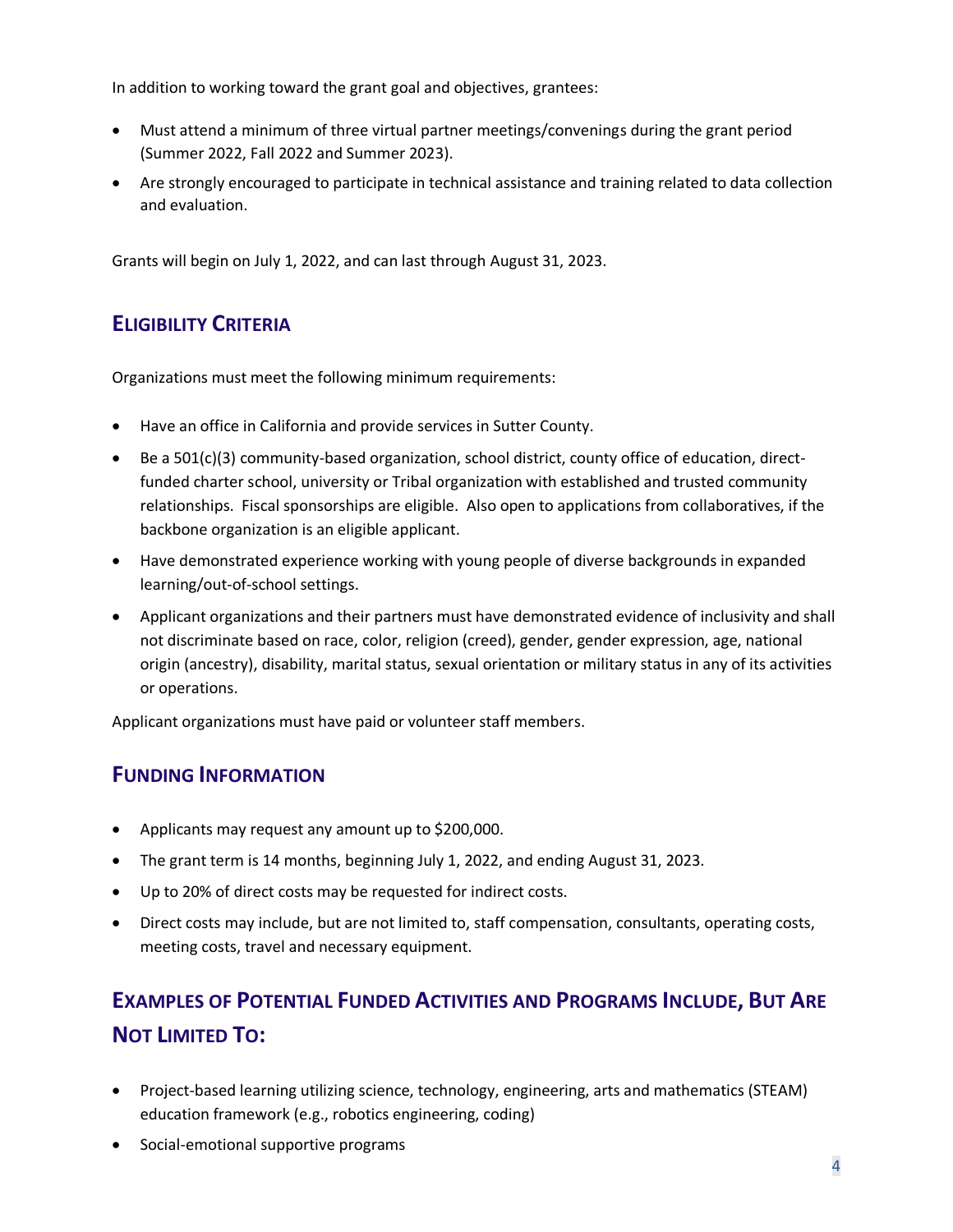- Positive school climate programs (e.g., anti-bullying, anti-racism)
- Civic engagement (e.g., understanding how government works, policy change, etc.)
- Academic support including homework assistance and tutoring
- Physical activity, recreational and sports activities (e.g., swimming lessons, biking)
- Fine arts (e.g., theater, dance, music, art therapy, photography)
- Nutrition education, gardening, health and wellness
- Language skills for ESL students
- Youth leadership development
- Connecting youth to nature and agriculture
- Service-learning or community engagement
- Substance use prevention activities
- Behavioral health education, prevention and wraparound supports
- Mentoring
- College preparation
- Offering fee-based services at no cost for low-income youth and students
- Ethnic studies and/or culturally based programming focused on cultural preservation, storytelling and healing
- Language immersion programs

## **WHAT WE WILL NOT FUND THROUGH THIS FUNDING OPPORTUNITY**

- Debt retirement
- Operational deficits
- Partisan activities
- Religious organizations for explicit religious activities
- Activities that exclusively benefit the members of sectarian or religious organizations
- Purchase of properties or capital investments

#### **BUDGET GUIDELINES AND PAYMENT**

Applicants are required to adhere to the budget guidelines included in the Budget Template. Applicants must submit their proposed budgets in the template format. Applications that do not conform to this template will not be considered. All items budgeted must be inclusive of all costs, including taxes and fees, in U.S. dollars.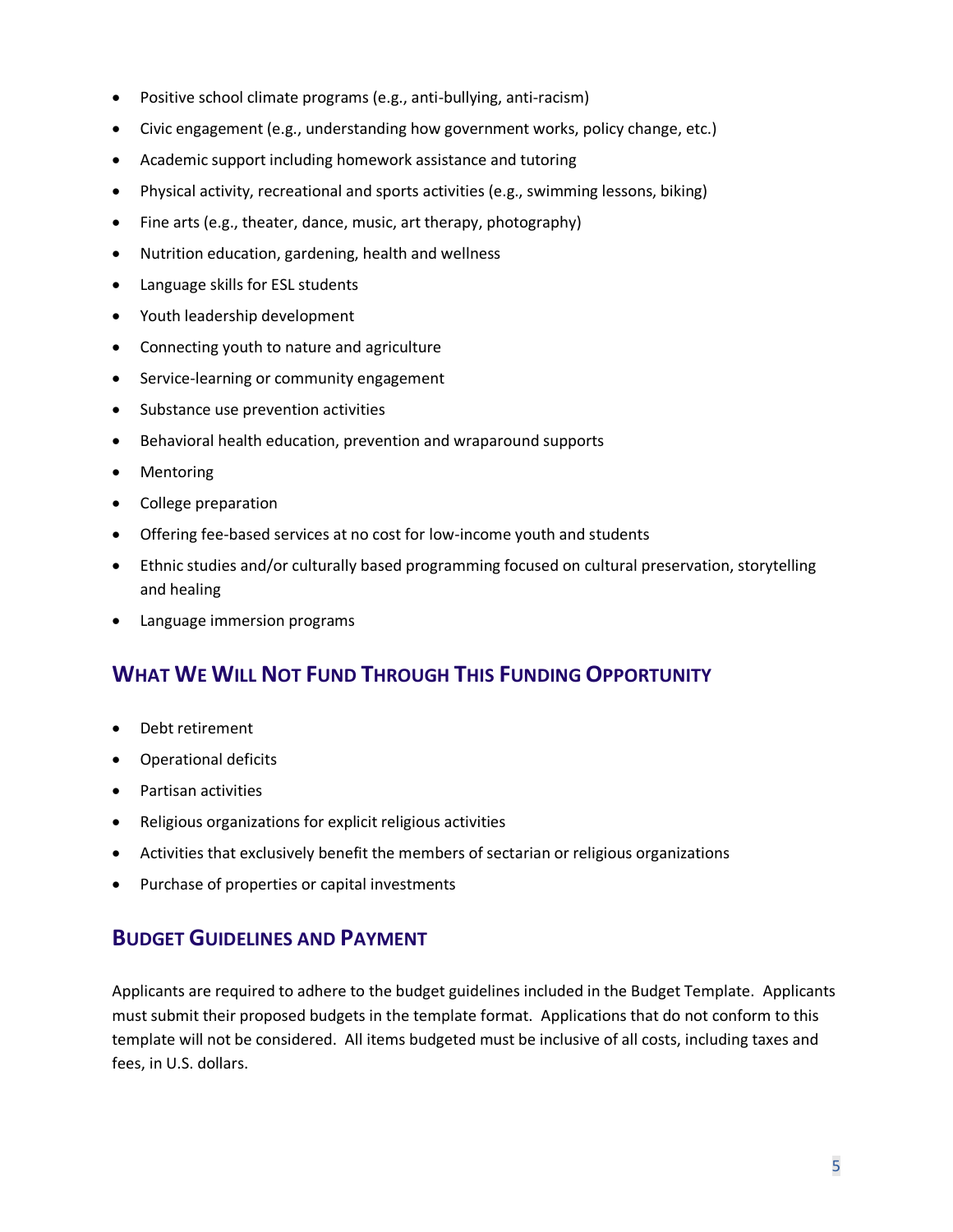Applicants are required to submit a detailed cost budget and budget justification to assist The Center in establishing cost reasonableness of the final fixed price amount awarded to the funded partner and the appropriate amounts for each annual payment made to the awardee.

**Responsive payment schedule**: Understanding that a significant infusion of resources upfront may be a challenge for program implementation, The Center will offer flexible and phased payments. Payments will be issued based on the achievement of a set of agreed-upon deliverables as defined in the grant. Each grant will be divided into two payments: (1) 50% of the funding will be paid upon execution of the grant agreement and completion of insurance requirements, and (2) 50% payment will be paid once the partner successfully submits required data demonstrating progress and impact. Specific payment amounts will be determined through the proposed budget and in collaboration with awarded partners.

## **PROJECT TIMELINE**

Grants will cover activities for the following time period: July 1, 2022, to August 31, 2023.

## **REPORTING REQUIREMENTS**

The Sutter County Expanded Learning Initiative grant focuses on increasing access to learning acceleration programs for youth of color and other marginalized students. To demonstrate that intended populations were served, funded partners/grantees will need to report aggregate information on the number of youths served with demographic information. Funded partners/grantees must also establish how they advanced equity by addressing learning loss, isolation and social-emotional needs of marginalized students. Consequently, funded partners/grantees will provide information on the specific types of services or programming offered and any specific areas of focus. Funded partners/grantees should report on their goals and how much progress has been made in achieving them (e.g., socialemotional learning, learning acceleration).

## **PROGRESS REPORTING**

Funded organizations should be prepared to report interim progress toward the grant goal, as well as challenges and reflections on the grant work with The Center staff and/or partners during partner convenings and/or funder site visits or calls. Written progress report due dates are as follows: August 15-29, 2022, January 2-16, 2023, June 5-19, 2023, and August 14-28, 2023. The reporting template will be shared to awarded applicants after the grant start date. Performance measures for reporting can be found below.

## **FINAL REPORTING**

Funded organizations are required to submit a detailed financial report and a final narrative report summarizing major activities, explaining outcomes and learnings, and include any learning products within 30 days of the grant's end.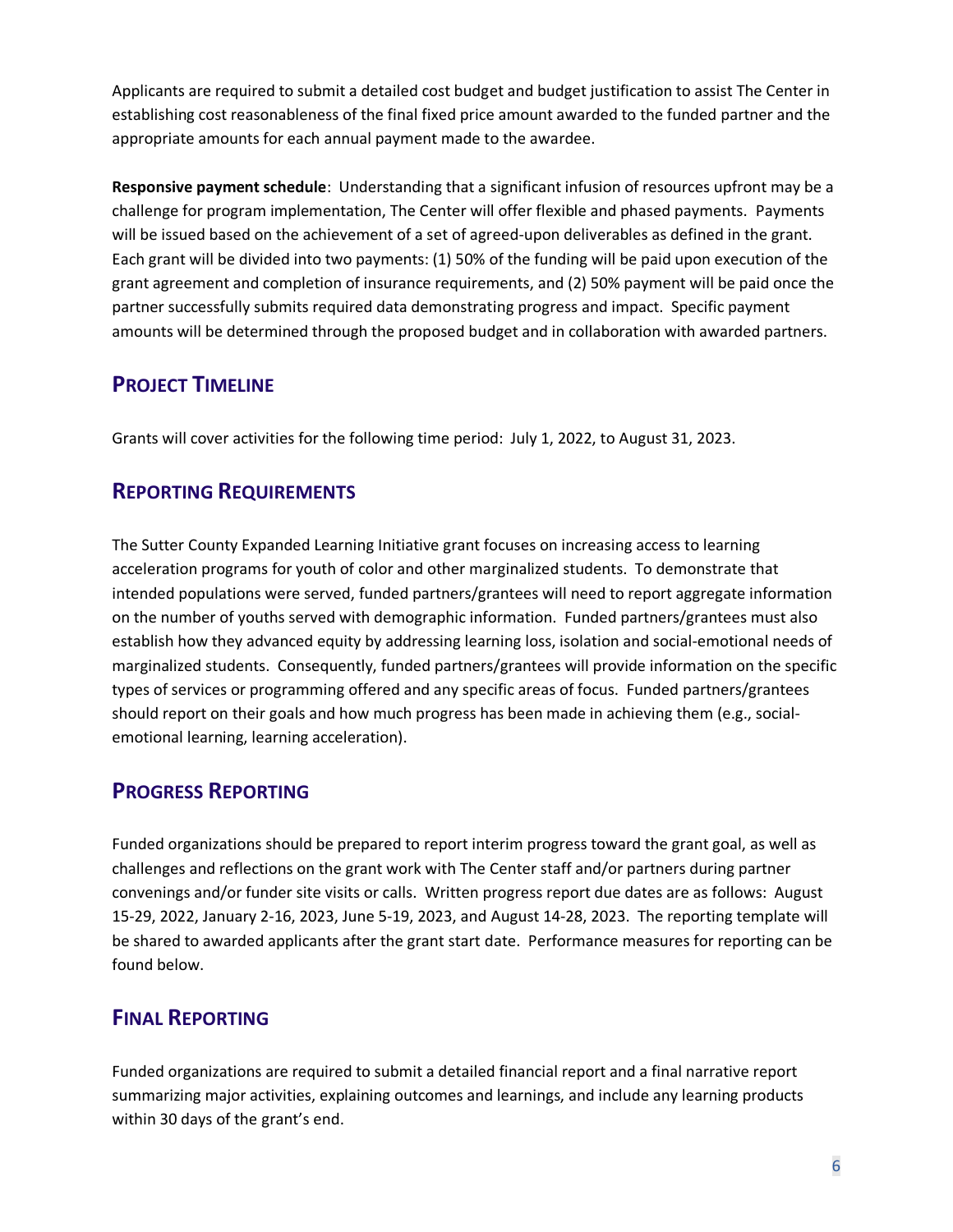Funded partners/grantees will be asked to provide the following information on behalf of the grant-wide evaluation.

- **1. Youth Demographics:** Collect and provide aggregate data on youth participants. This information will be collected up to four times during the grant period.
	- a. Race and Ethnic Identity
	- b. Gender Identity
	- c. Grade Level
	- d. Socioeconomic Status (i.e., eligible for free or reduced-price lunch)
	- e. English Language Learner status
- **2. Attendance and Access:** For each program, collect and provide aggregate data on attendance and access. This information will be collected up to four times during the grant period.
	- a. Number of total youths served by the program
	- b. Average daily attendance in the program
	- c. Number of days service/programming provided
	- d. Duration of programming (number of hours per site)
	- e. Number of sites running programs
- **3. Type of Programs/Services**: Report information on the type of programming or services provided. Programs and services should be categorized into one of the three areas listed below. This information will be collected up to four times during the grant period.
	- a. Academic support
	- b. Social-emotional learning
	- c. Enrichment (e.g., STEAM, arts, sports, free play, other)
- **4. Progress toward grantee-defined goals**: Progress toward grantees' goals will be collected up to four times during the grant cycle to demonstrate progress.
	- a. Report grantee-defined goals
	- b. Progress toward each goal using the scale met/approaching/not yet started
- **5. Funding Sources**: Report what funding sources were used using the categories listed below. Information will be collected at the conclusion of the grant cycle through a common budget reporting form.
	- a. Public grants ASES/21st CCLC/AB86/ELO-P
	- b. Private grants e.g., community foundations, individual donors
	- c. Student/parent fees
	- d. Other

**Performance measures may be revised as needed to address current situations and high-priority challenges. Reports from programs and sites will follow the timeline below.**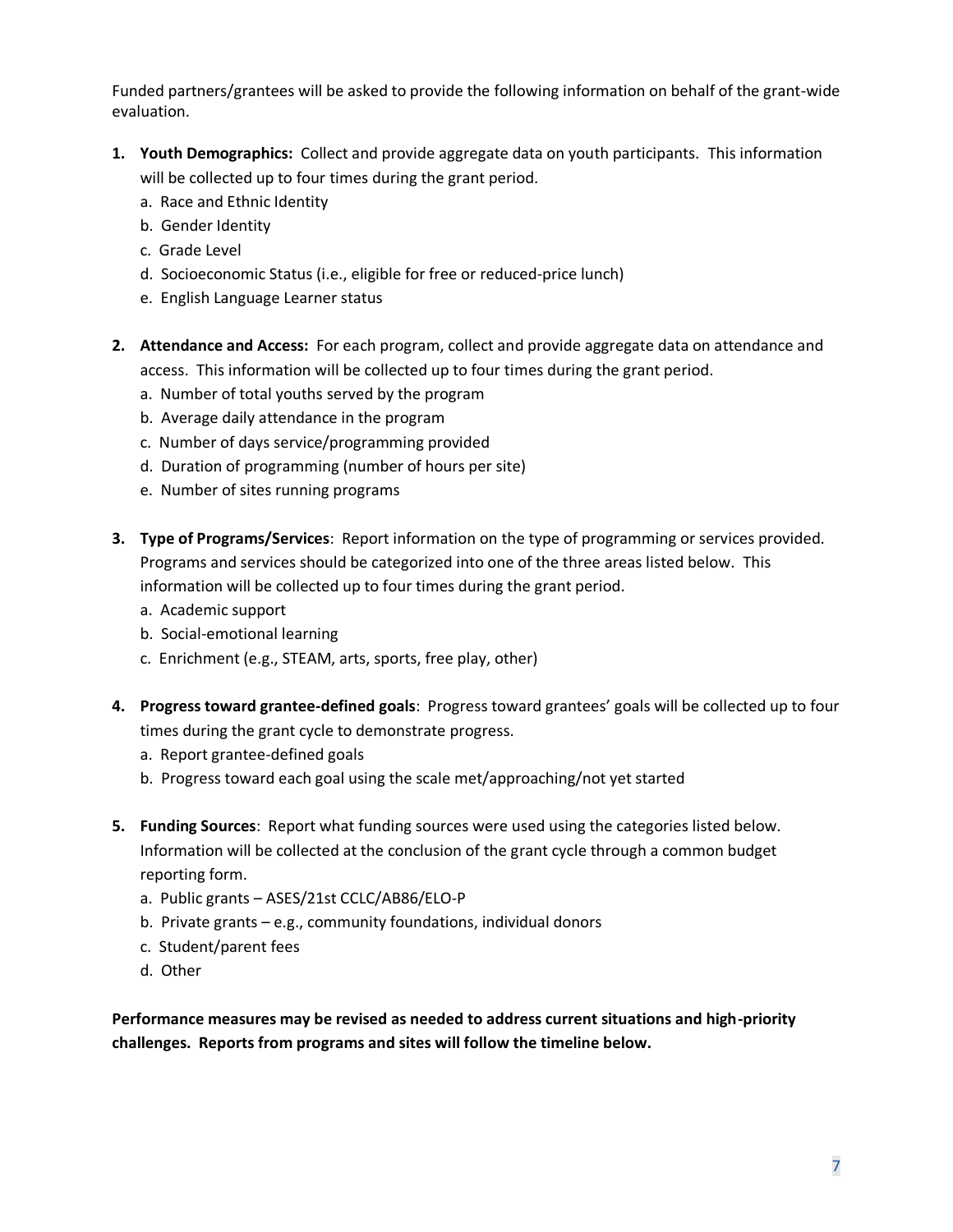#### **Key Reporting Dates**

**Summer 2022: August 15-29, 2022**  Reporting window for summer 2022 programs

**Fall 2022: January 2-16, 2023** Reporting window for fall 2022 programs

**Spring 2023: June 5-19, 2023** Reporting window for spring 2023 programs

**Summer 2023: August 14-28, 2023** Reporting window for summer 2023 programs

#### **SELECTION AND EVALUATION CRITERIA**

The Center will select applicants who present the most complete and responsive applications demonstrating the most favorable mix of credentials, potential and cost. Applications will be judged on overall likelihood of impact, strength of implementation team and proposal, and budget.

Overall, the application should demonstrate the ability through staffing, approaches and program strategies to advance educational equity through expanded learning programs for students furthest from opportunity.

## **THE FOLLOWING CRITERIA WILL BE USED IN THE REVIEW OF APPLICATIONS**

**Organizational Experience.** The application should provide a clear explanation of why the organization is the appropriate organization to implement the proposed program/project/activities, including, but not limited to:

- A track record of engaging youth in expanded learning programming and/or high-quality out-ofschool-time programming
- Demonstrated commitment to youth development and an asset-based approach to youth engagement
- Culturally responsive approaches to education for youth ages 5 to 19
- An understanding of the role trauma plays in the development of young people
- Commitment to engaging youth through harm-reduction strategies

**Intended Participants and Need.** The applicant should provide a brief description of the youth who will be engaged. Applications are expected to focus on youth 5 to 19 years old who are from low-income and underserved backgrounds. Applications that seek to reach youth who are at even greater risk due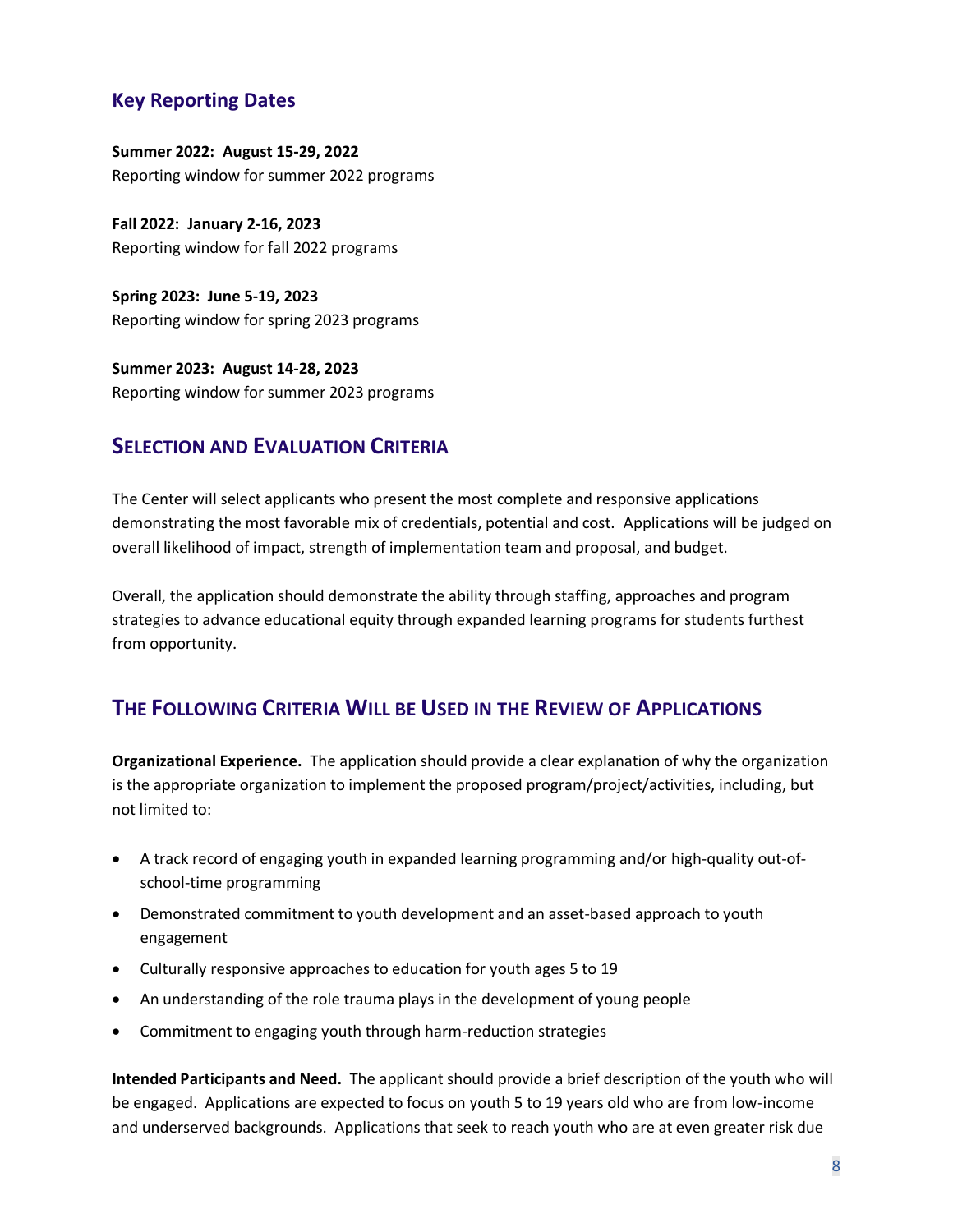to intersectional<sup>4</sup> identities and social factors are encouraged. Applications that seek to engage youth with disabilities or youth experiencing housing insecurity will be prioritized.

**Project Plans/Use of Funds (inclusive of application narrative).** Project plans must focus on support for expanded learning programming during the school year – before or after school and/or during school breaks (e.g., summer, winter or intersession).

**Organizational Capacity.** The application should describe your organization's capacity to implement the project in terms of the implementation team and other organizational resources.

**Budget and Budget Narrative.** Applicants are required to submit a detailed cost budget that adheres to funding guidelines and is clearly linked to the proposed activities. Review criteria include, but are not limited to:

- Consistent with the proposed project plan (includes youth stipends or incentives, appropriate staffing levels, other likely costs)
- Has an indirect cost of no more than 20% of the direct costs

**Additional Requirements.** Applications must:

- Have executive support for the proposed project, as evidenced by a signed letter of support from the senior administrator, demonstrating willingness to commit staff time and resources to add new activities
- Affirm the applicant's ability to submit data and financial progress reports on a specific set of measures in the signed letter of support from the senior administrator

## **APPLICATION TIMELINE**

At The Center's discretion, the timeline below is subject to change to best meet programmatic needs and funder requirements.

APPLICATION DEADLINE: **June 23, 2022, at 2 p.m. (Pacific Time)** 

REVIEW OF APPLICATIONS: **June 2022** 

<sup>&</sup>lt;sup>4</sup> Intersectionality is a theoretical framework for understanding how multiple social identities such as race, gender, sexual orientation, socioeconomic status and disability intersect at the micro level of individual experience to reflect interlocking systems of privilege and oppression (i.e., racism, sexism, heterosexism, classism) at the macro social-structural level. The Problem with the Phrase Women and Minorities: Intersectionality—an Important Theoretical Framework for Public Healt[h https://www.ncbi.nlm.nih.gov/pmc/articles/PMC3477987/](https://www.ncbi.nlm.nih.gov/pmc/articles/PMC3477987/)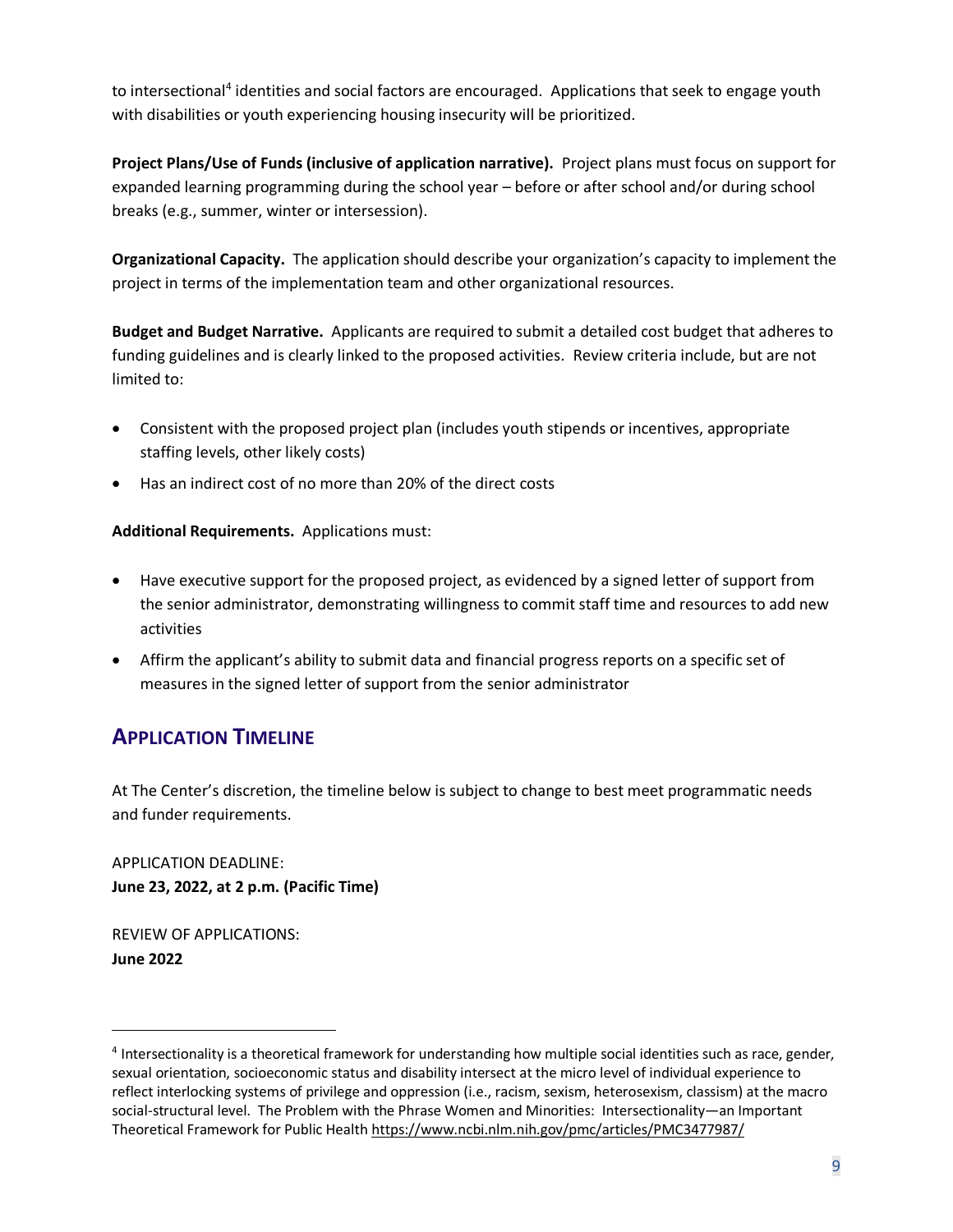#### APPROXIMATE AWARD ANNOUNCEMENT: **July 2022**

APPROXIMATE DATE GRANTS ISSUED: **July 1, 2022** 

#### **NOTE: All funding will be backdated to July 1, even if subcontracts are signed after July 1.** To be considered, organizations must submit applications to the online portal by **2 p.m. (Pacific Time)**

on the deadline date of **Thursday, June 23**.

Proposals received after the due date/time will not be reviewed. Submission before the deadline date is highly advised in case you experience technical difficulties with submitting your proposal.

## **PROPOSERS' WEBINAR**

We have scheduled one proposers' webinar to review this funding opportunity and the application process, and to answer questions. The webinar will be held on Thursday, June 9, at 2 p.m. Participation in the webinar is strongly recommended, though not required. The webinar will be recorded and posted on The Center's website for review.

Please register for the proposer's webinar at [https://us06web.zoom.us/webinar/register/WN\\_-hBxZ4F-](https://us06web.zoom.us/webinar/register/WN_-hBxZ4F-Qh24up95hzrDbA)[Qh24up95hzrDbA.](https://us06web.zoom.us/webinar/register/WN_-hBxZ4F-Qh24up95hzrDbA)

## **IMPORTANT APPLICATION GUIDELINES**

To help us process your application, please follow these submission guidelines:

- We encourage you to submit your application before the deadline date in case you need help with any of the RFA components.
- Applications are due **no later than 2 p.m. (Pacific Time) on Thursday, June 23, 2022**.
- Submit the application via our online portal through thi[s link.](https://sierrahealth.tfaforms.net/30) New users of the portal will need to create an account as the first step in the application process. You will only use this link one time to initiate your application. After you have started working on your application, use the link below or that you received via e-mail to continue working on your saved application.
- When working on your application in the portal, use Internet Explorer as the browser when working on a PC and Safari as the browser when working on a Mac.
- Respond to all required fields (marked with an \*).
- Upload all attachments listed under "Application Checklist" below.
- On the portal, you may click "Save & Finish Later." You will receive an e-mail with a link to return to your in-progress application. You may also use this link to return to your in-progress application.
- Click "Save & Finish Later" any time you will not be working in your application for a few minutes.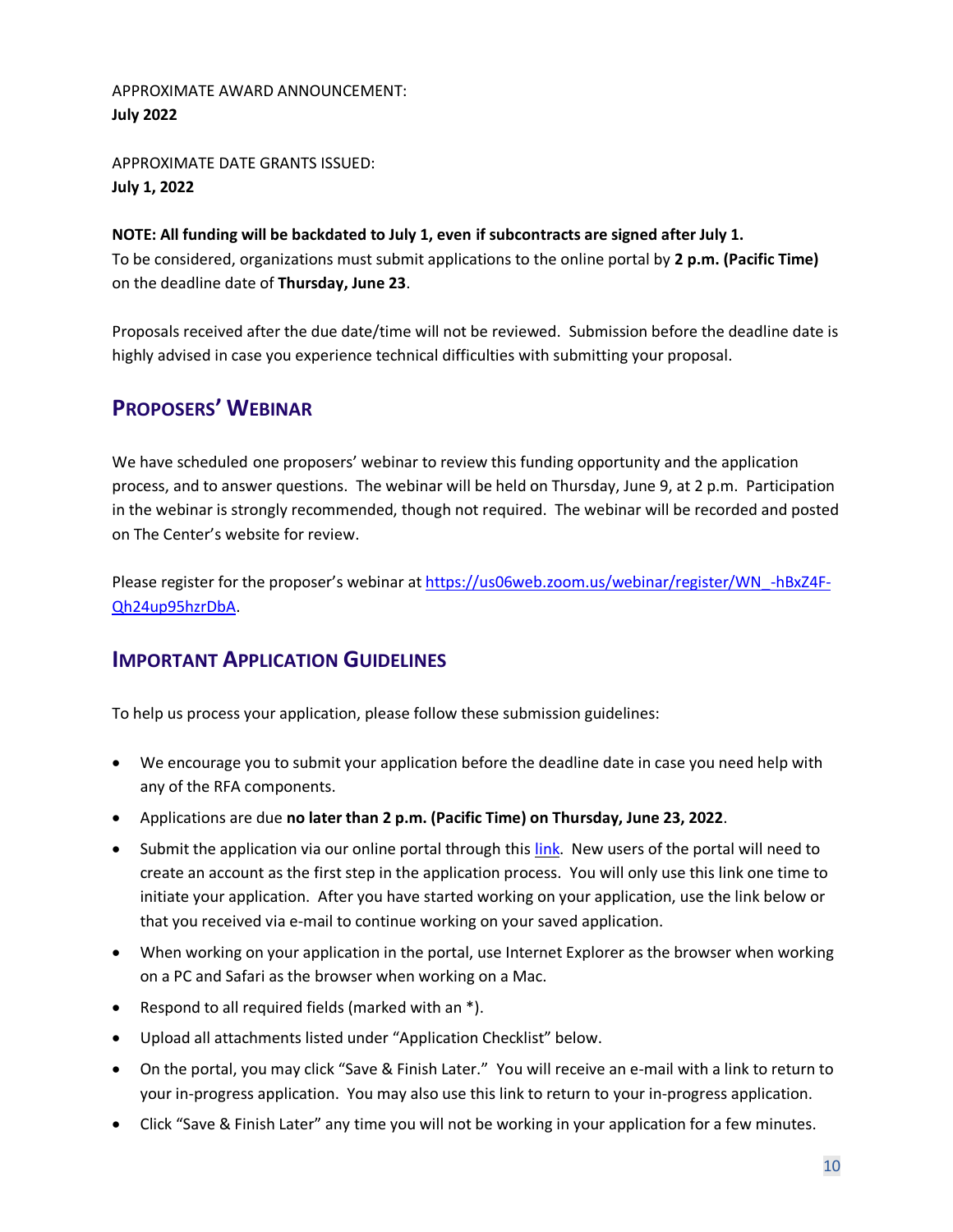- You may submit your application only once. Be sure your application is complete and accurate, including required documents, before submitting it. Revised applications will not be accepted.
- If you are unable to submit your application online or need help, please contact us at [centergrants@shfcenter.org](mailto:centergrants@shfcenter.org) with the subject line: Application Online Help.

**Send questions and inquiries related to this funding opportunity to**  [centergrants@shfcenter.org](mailto:centergrants@shfcenter.org) **with the subject line: SCELI Application Question**

## **APPLICATION CHECKLIST**

**Access the Sutter County Expanded Learning Initiative application form at https://sierrahealth.tfaforms.net/30**

#### **Required Application Attachments:**

- $\Box$  Proposed budget completed with The Center's template
- $\Box$  Proposed budget justification
- □ Applicant organization's W-9
- $\Box$  Support letter signed by the applicant organization's administrator/executive

**Incomplete applications will not be reviewed.** Definition of incomplete application: The applicant did not answer all the questions, the applicant did not submit all of the requested supporting documentation or did not use the correct grant template.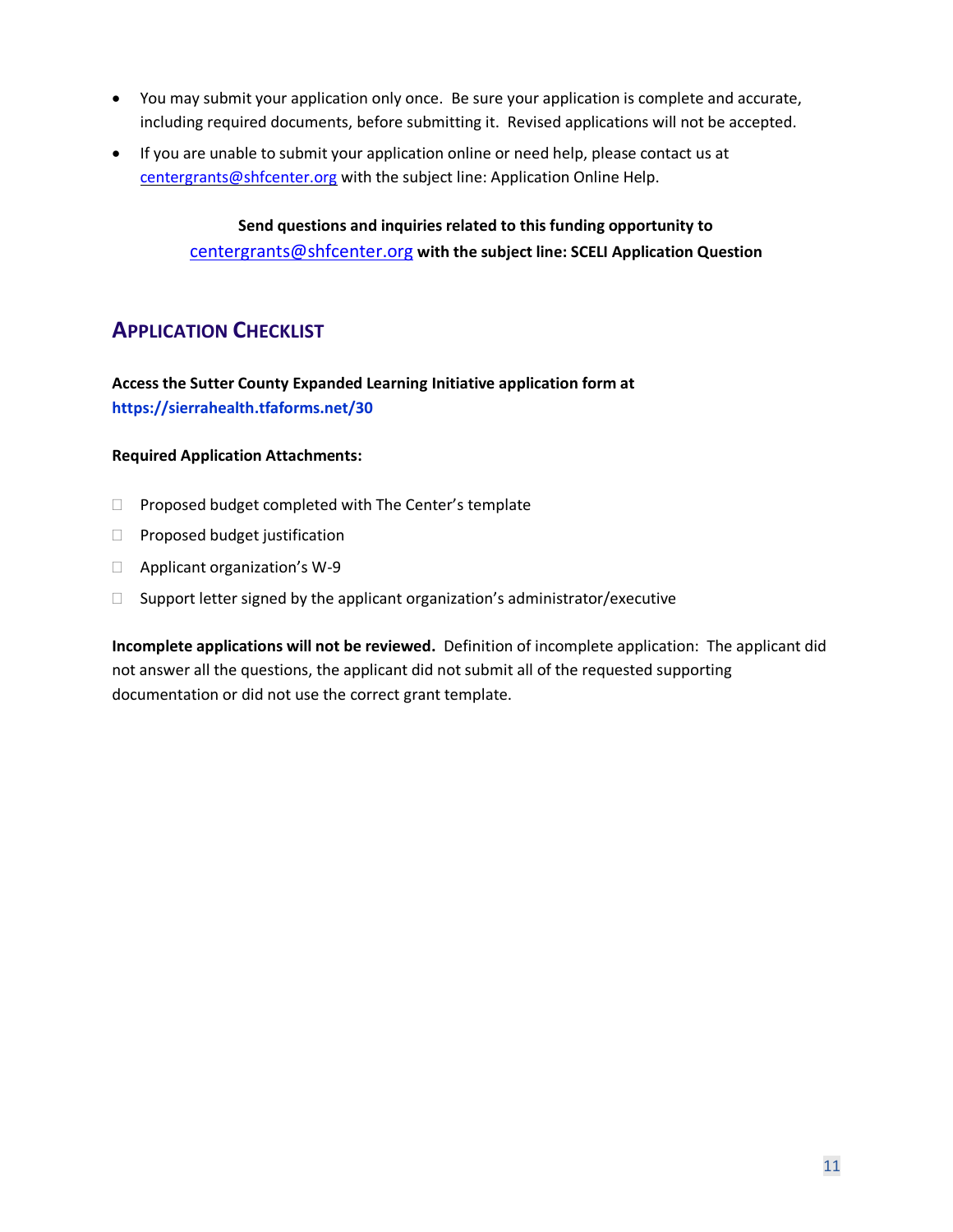#### **APPLICATION FOR REFERENCE ONLY**

#### **SUBMIT YOUR APPLICATION USING THE ONLINE PORTAL**

*If you are unable to submit your application online or need help, please contact us at* [centergrants@shfcenter.org](mailto:centergrants@shfcenter.org) *with the subject line: Application Online Help.*

#### **Sutter County Expanded Learning Initiative Grant Application**

#### **APPLICANT ORGANIZATION INFO**

Organization name Is this organization a fiscal sponsor? Name of the fiscally sponsored project, if applicable Address County Phone URL (optional) Director/CEO Contact Name Director/CEO Contact Title Director E-mail address Director phone Application Contact Application Contact E-mail Address Application Contact Phone Applicant Organization Tax ID #

Organization Status – Organization has  $501(c)(3)$  nonprofit status with the IRS. Yes, No, Unsure Does the applicant organization have an annual financial audit? Yes, No

#### **PROJECT INFORMATION**

Project Name (10 words maximum): Brief Summary and Purpose of Project (100 words maximum): Amount Requested: \$\_\_\_\_\_\_\_\_\_ Start Date: July 1, 2022 End Date: August 31, 2023

#### **Population to be served [able to choose multiple]**

- $\Box$  African-American/Black [Provide specific population(s)  $\Box$
- $\Box$  Asian-American(s) [Provide specific population(s)  $\Box$
- $\Box$  Pacific Islander [Provide specific population(s)  $\Box$
- $\Box$  Middle Eastern or North African [Provide specific population(s) \_\_\_\_\_\_]
- $\Box$  Latino/Hispanic [Provide specific population(s)  $\Box$
- $\Box$  American Indian/Alaska Native: [Provide specific population(s) \_\_\_\_\_\_\_]
- White
- $\Box$  Mixed race
- $\Box$  Other (Please identify) [Provide specific population(s)  $\Box$

#### **Additional Area of Focus**

- □ Foster Youth
- □ 2S/LGBTQ+ Youth
- $\Box$  Youth with Disabilities
- $\Box$  Homeless Youth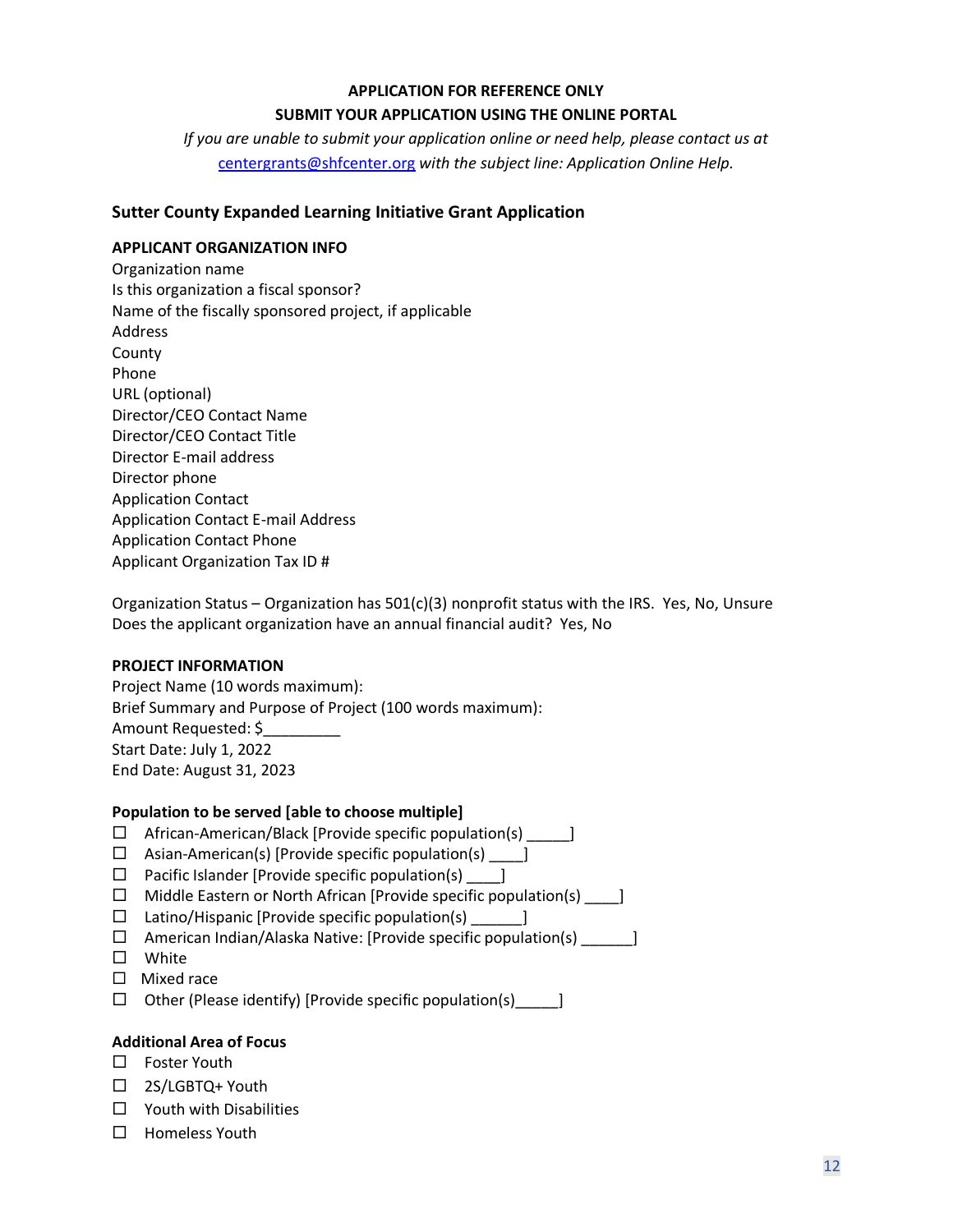- □ Immigrant Youth
- $\square$  System-involved Youth

#### **PROJECT NARRATIVE QUESTIONS**

- 1. **Organization Description**. Provide a brief overview of your organization (the entity that is carrying out the project), including: a) when it was established, b) its mission, c) whom you serve, d) types of programs you operate and e) geographic area the organization provides services currently. If applying as a coalition, information about the coalition should be provided. (200 words maximum)
- 2. **Project Goal:** Describe your project's overall goal. Frame this in terms of the project's long-term aspirations. (200 word maximum)
- 3. **Population Description**. Describe the student population that will be affected by the proposed project. Include any data available on their geographic setting or neighborhood as well as demographic characteristics such as age, gender, race/ethnicity, socioeconomic status, and any other relevant information. (200 words maximum)
- 4. **Track Record with Youth/Students**. Describe your organization's experience providing culturally and linguistically appropriate expanded learning services to the youth to be served. Briefly describe 1-3 examples of your work with this community (or communities). (300 word maximum)
- 5. **Use of Funds and Project Activities.** a) Describe in detail your plan to use these funds and how your plans aligns with grant goals, b) Describe your plan for engaging with youth (e.g. list the specific activities and frequency), c) What plans do you have in place to account for COVID-19 public health guidance and youth engagement? d) Identify any curriculum, evidence-based programming, or other resources needed to carry out your proposed project, and the timeline. (300 words maximum)
- 6. **Track Record with Proposed Project Activities**. State whether the proposed activities are new to your organization or an expansion of or supplement to existing activities. Describe your organization's experience with the kind of work proposed in this application. Briefly describe 1-3 examples of successes your organization has had implementing similar work. (300 word maximum)
- 7. **Partnerships**. Describe partnerships that are already in place or will be established to support implementation of your program goals. If you plan to re-grant/subcontract this funding, please describe the process you will use and provide a list of secured or pending partners. Include if these are new or existing partners. If no partners are needed, please explain. (200 word maximum)
- 8. **Project Outcomes**. List 2-5 expected direct outcomes of the activities. (300 words maximum)
- 9. **Monitoring and Evaluation.** Describe how you will document, monitor or evaluate project activities and progress toward the outcomes listed above. (300 words maximum)
- 10. **Organizational Capacity**. Describe the qualifications of the project leaders and key staff on the project. Explain how these staff members will carry out the activities identified above and support the evaluation and/or reporting requirements of this funding opportunity. If additional staff is needed, please tell us the positions that will need to be hired. (200 words maximum)